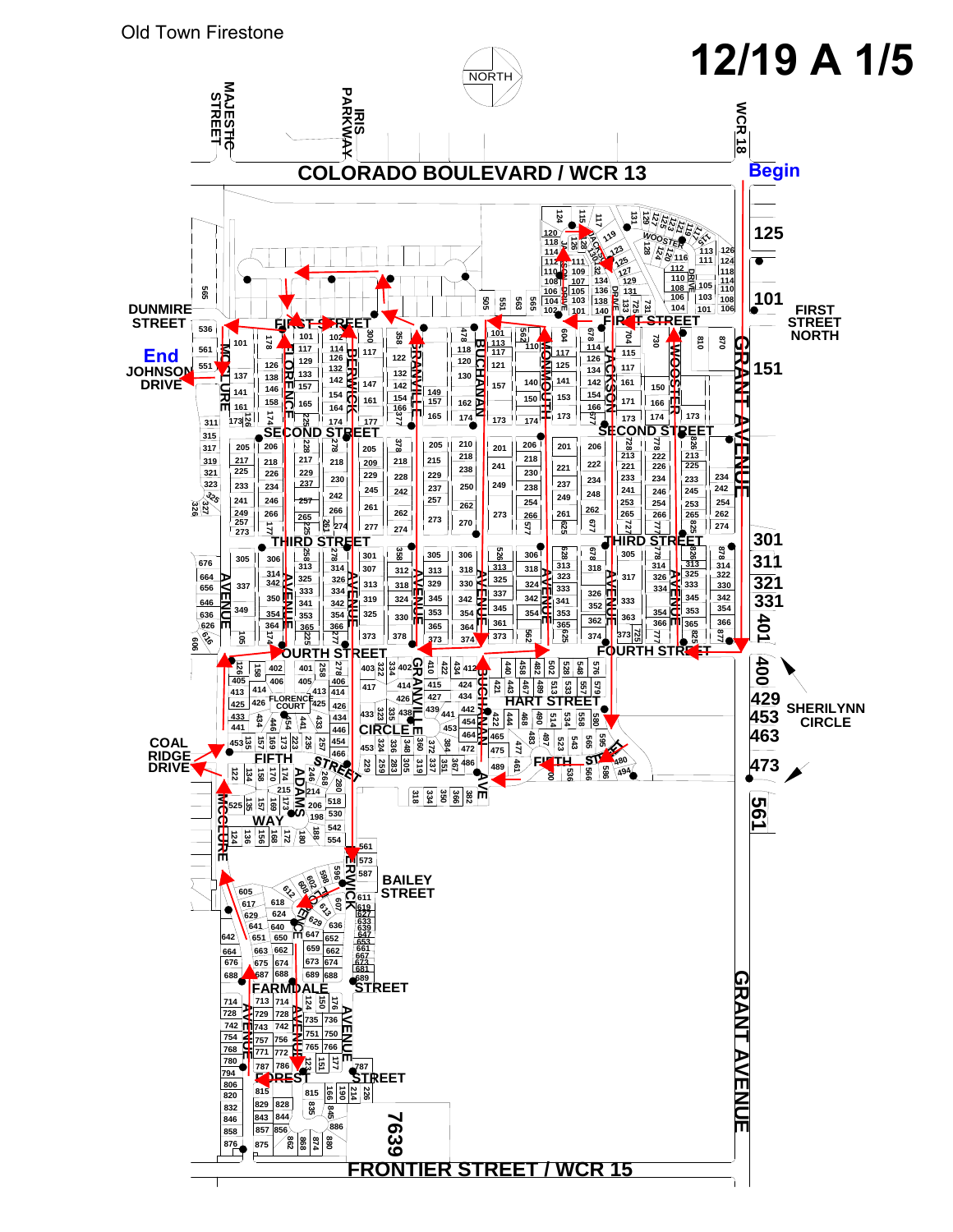

### **12/19 A 2/5**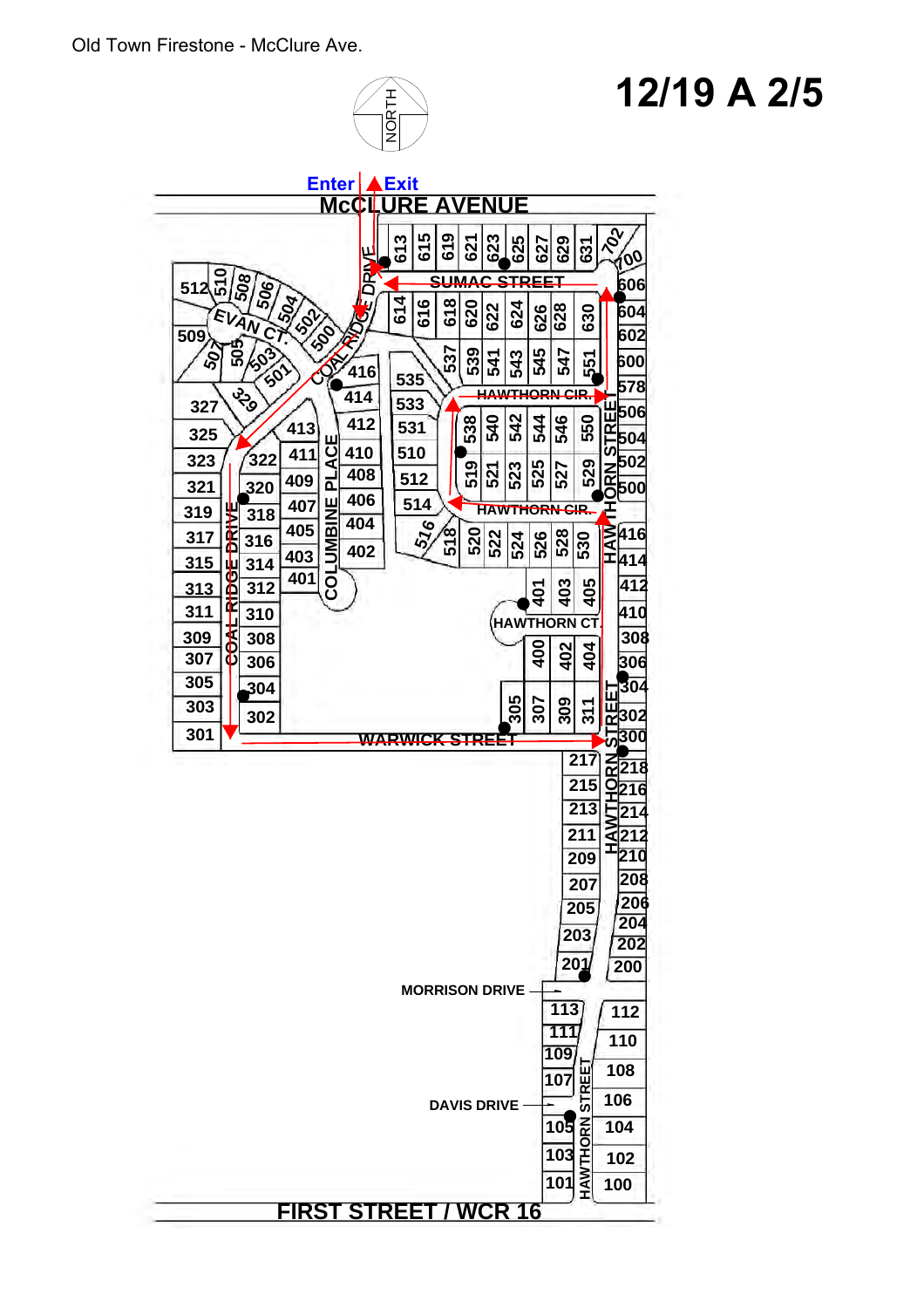**12/19 A 3/5**

# No Name Creek

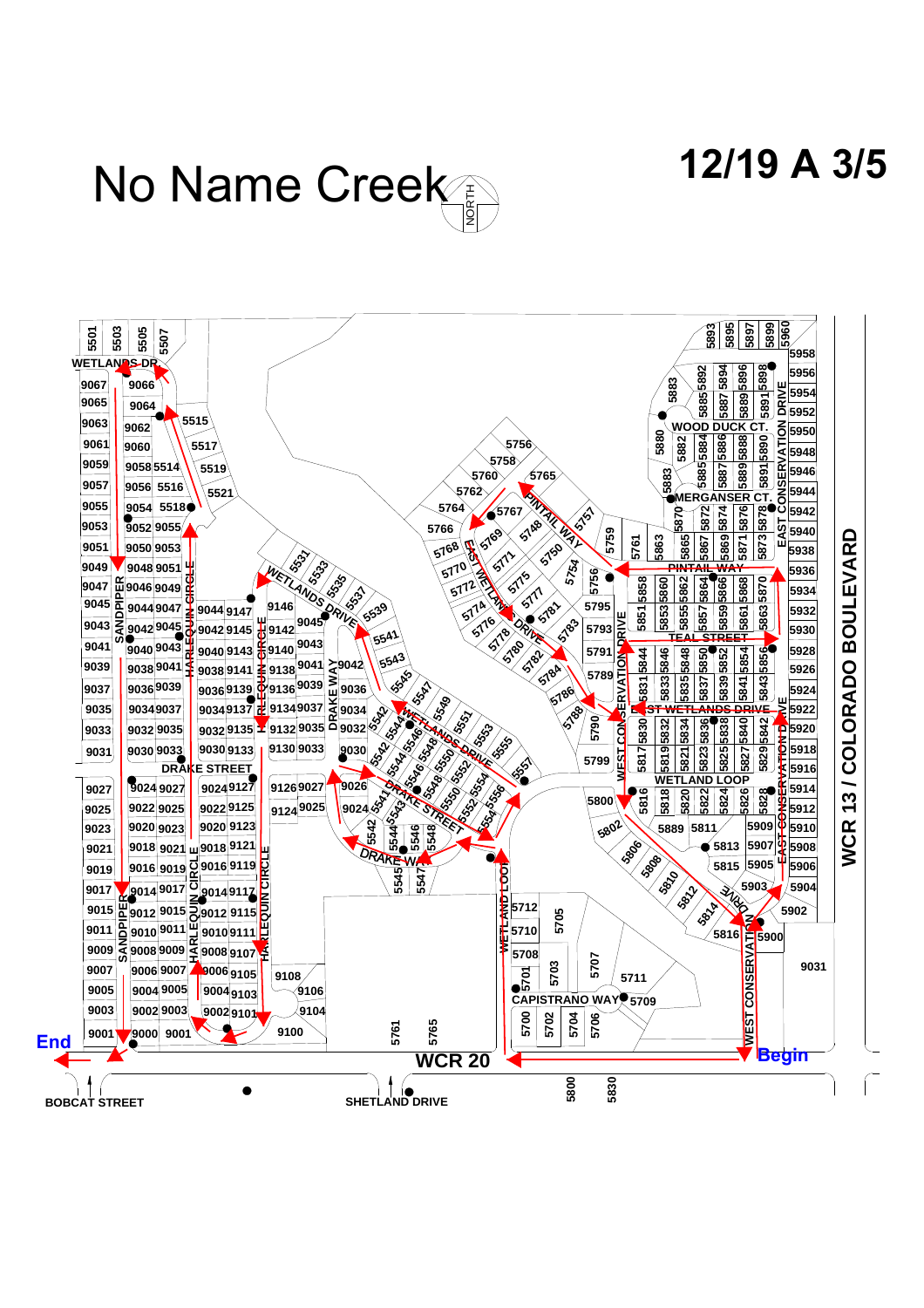The Farm



# **12/19 A 4/5**